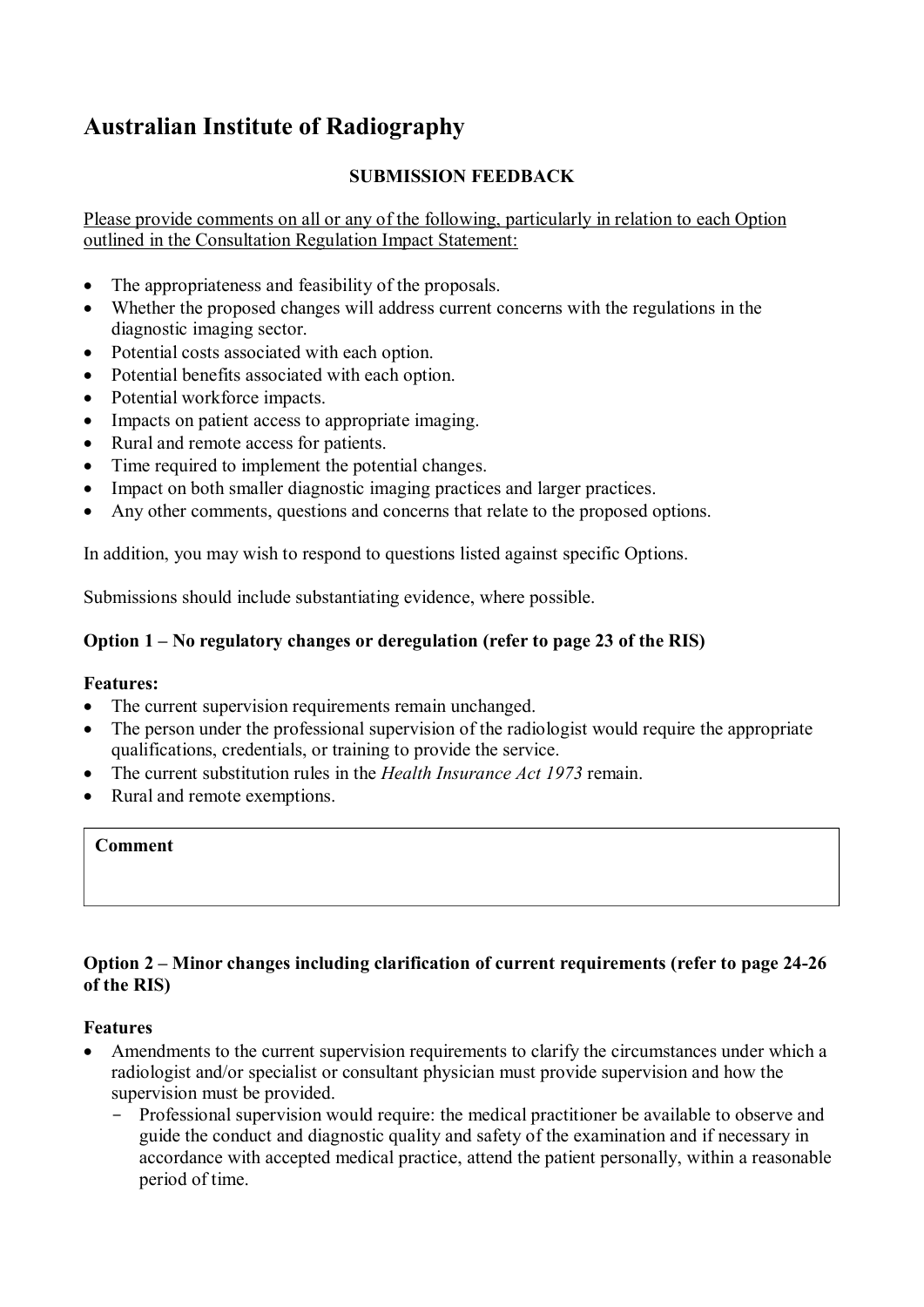- The personal attendance requirement of musculoskeletal ultrasound would be amended to align with all other ultrasound items.
- The person under the professional supervision of the radiologist would require the appropriate qualifications, credentials, or training to provide the service.
- The current substitution rules in the *Health Insurance Act 1973* remain.
- Rural and remote exemptions.
- Specified qualification requirements for ultrasound providers.
- Definition of diagnostic ultrasound.

#### **Comment**

This document needs to clarify the difference between Diagnostic Mammography and Screening Mammography

If this document was followed to the letter the entire Breast Screen system would collapse. It is obviously not possible to have a radiologist stationed in every single Breast Screening unit in the country. However, given this document is in relation to Medicare funding, we assume it is only relating to services which generate a Medicare payment to the practice providing a service which is requested by a medical practitioner, for which Breast Screen is not.

Page 18 Under section Mammography

There is no supervision of mammograms for screening sites (BreastScreen) –The radiologist reviews the images after the procedure is performed.

#### **Musculoskeletal Ultrasound (refer to page 25-26 of the RIS)**  *Questions:*

- Are the principles as outlined satisfactory to clarify the requirements?
- What reasons, if any, are there for the personal attendance requirements for musculoskeletal ultrasound to remain?
- Would a minimum set of guidelines for 'accepted medical practice' per modality be appropriate?
- What savings are anticipated to be realised from removing the personal attendance requirements for musculoskeletal ultrasound services?
- What additional costs are anticipated to be incurred by requiring a medical practitioner (eg radiologist) to be in close proximity to attend on a patient personally within a reasonable period of time in circumstances where this is not currently the situation?
- What other costs (if any) might be associated with the proposed changes?
- What are the potential consequences of the proposed changes?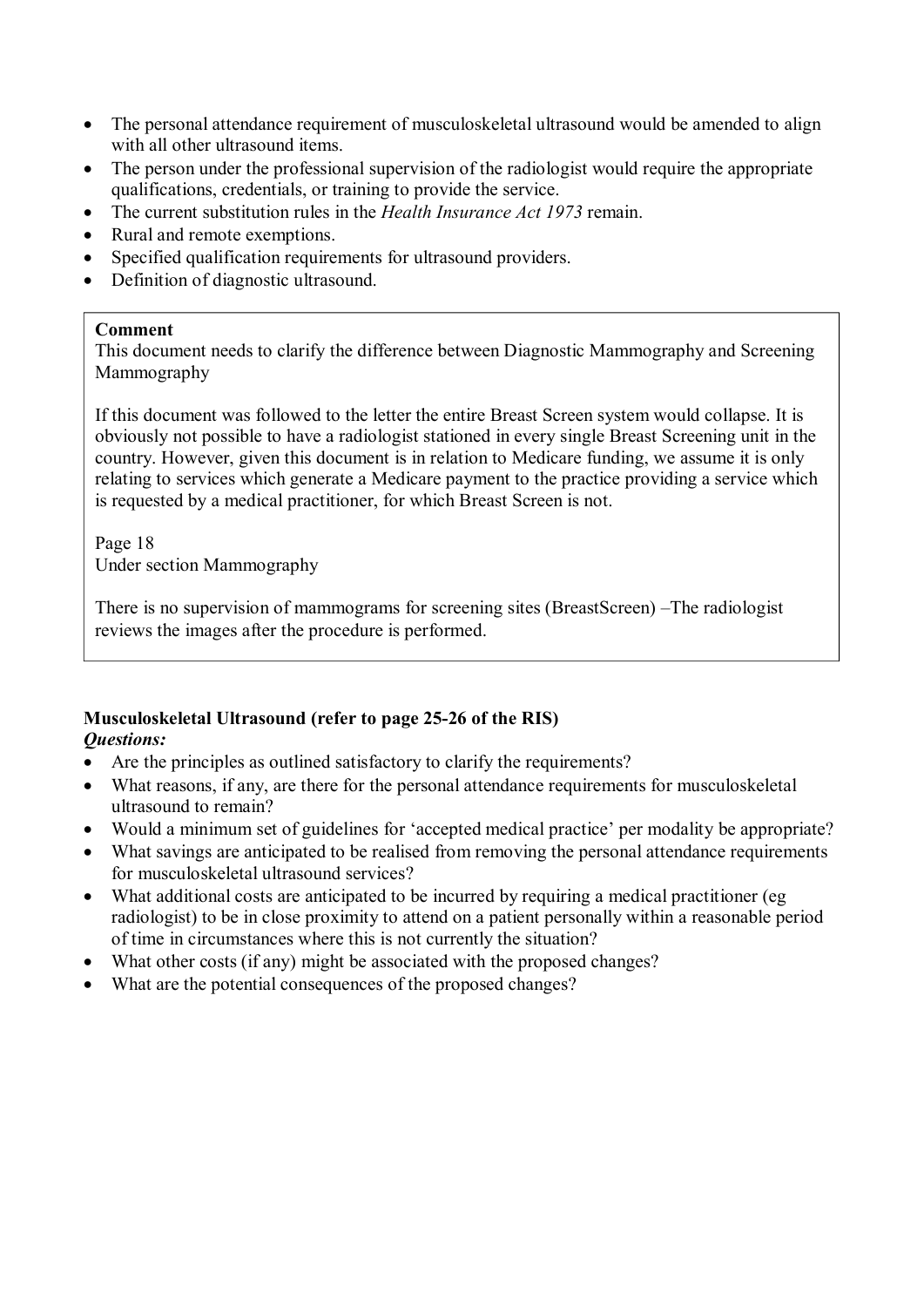# **Comment**

The AIR agrees with the following statements….

Ultrasound services are currently provided by a range of imaging specialists. Where qualifications are not mandatory and hence are variable. There is no assurance that ultrasound services are always provided for diagnostic purposes.

Practices need to be able to demonstrate that providers of ultrasound services possess appropriate credentials for safe and effective ultrasound provision.

The introduction of credentialing arrangements for ultrasound would ensure that diagnostic ultrasounds will be provided by practitioners with the requisite skills and qualification.

Yes ….Is it necessary to have a modality based approach in the regulations (as a minimum) and a practice based approach in accreditation. This would encompass all U/S including Point of Care, Trauma and Consultant U/S Imaging.

# **Option 3 – Practice based approach (refer to page 27-34 of the RIS)**

# **Features**

- Amendments to the current supervision requirements to clarify the circumstances under which a radiologist and/or specialist or consultant physician must provide supervision and how the supervision must be provided.
	- Professional supervision would require: the medical practitioner be available to observe and guide the conduct and diagnostic quality and safety of the examination and if necessary in accordance with accepted medical practice, attend the patient personally, within a reasonable period of time.
- The personal attendance requirement of musculoskeletal ultrasound would be amended to align with all other ultrasound items.
- The person under the professional supervision of the radiologist would require the appropriate qualifications, credentials, or training to provide the service.
- Computed Tomography services would only be able to be provided in a comprehensive practice, with the exception of CT of the coronary arteries (items 57360 and 57361).
- Supervision would be tailored to the type of diagnostic imaging practice.
- A comprehensive practice would require a radiologist to be available during agreed operating hours.
- Where a radiologist is on site during ordinary operating hours, the radiologist would be allowed to determine the supervision requirements for the practice and have the flexibility to implement and supervise efficient and effective processes.
- Where a radiologist is on site during ordinary operating hours, the radiologist would be allowed to substitute a requested service for a more appropriate service, without the need for consultation with the requester, if the substituted service has a lower MBS fee than the requested service.
- The current substitution rules in the *Health Insurance Act 1973* remain.
- Where a radiologist is NOT on site during ordinary operating hours, a radiologist must be on site for the performance of the following services:
	- o Mammography;
	- o The administration of contrast; and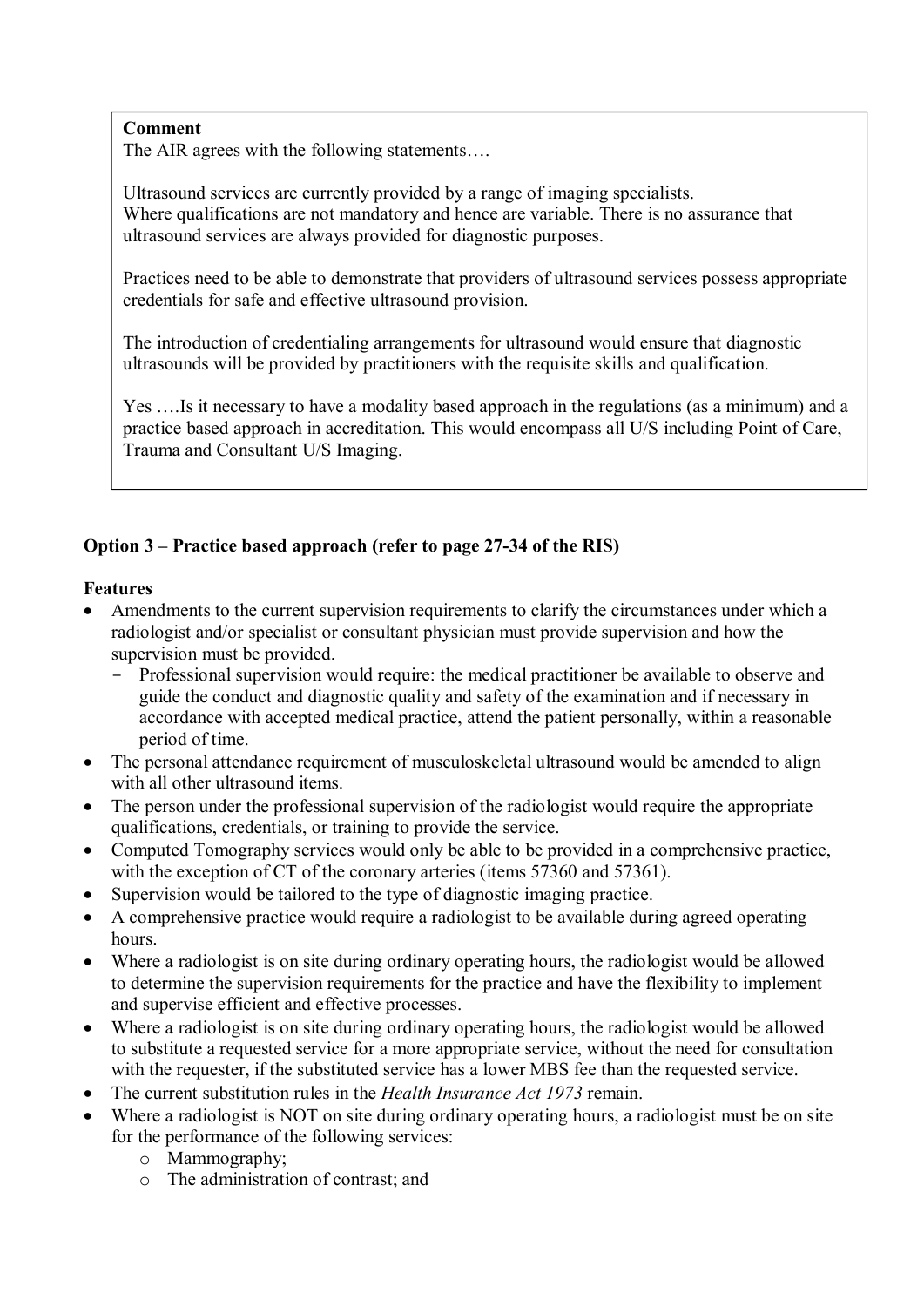- o Image guided intervention procedures/surgical interventions.
- The reporting and supervising radiologist would not have to be the same person, but practices would be required to maintain records which indicate the name of all the radiologists involved in the service.
- Rural and remote exemptions.
- Specified qualification requirements for ultrasound providers.
- Definition of diagnostic ultrasound.

#### **Comment**

Current supervision requirements…..

 Mammography – how does this impact on screening mammography unless it is referring to diagnostic mammography only.

We consider that this document relates only to services that generate a Medicare payment therefore does not apply to screening mammography via Breast Screen Australia. There is no rebate for screening outside the screening program.

The reference to the SA program relates to the need to increase supervision requirements for mammography services to address safety and quality issues which will reduce the likelihood of false positive and false negative results. The report highlights that major causes of errors can be the result of sub-optimal handling protocols, poor soft copy reading practices and image quality issues related to PACS

# **A Comprehensive practice (refer to page 28-29 of the RIS)**

### *Questions:*

- Are there any other types of practices which have not been identified?
- Are there comprehensive practices that do not currently have a radiologist onsite?
- What are the costs of employing a radiologist onsite during ordinary operating hours?
- What are the costs of non-comprehensive practices expanding to become comprehensive practices?
- Are there enough radiologist for this to occur? What are the barriers?
- Is there any role for standalone CT and, if so, how would current safety and quality concerns be addressed? What will be the impact of this change on providers and patients?
- What other costs (if any) might be associated with the proposed changes?
- What are the potential consequences of the proposed changes?

# **Comment**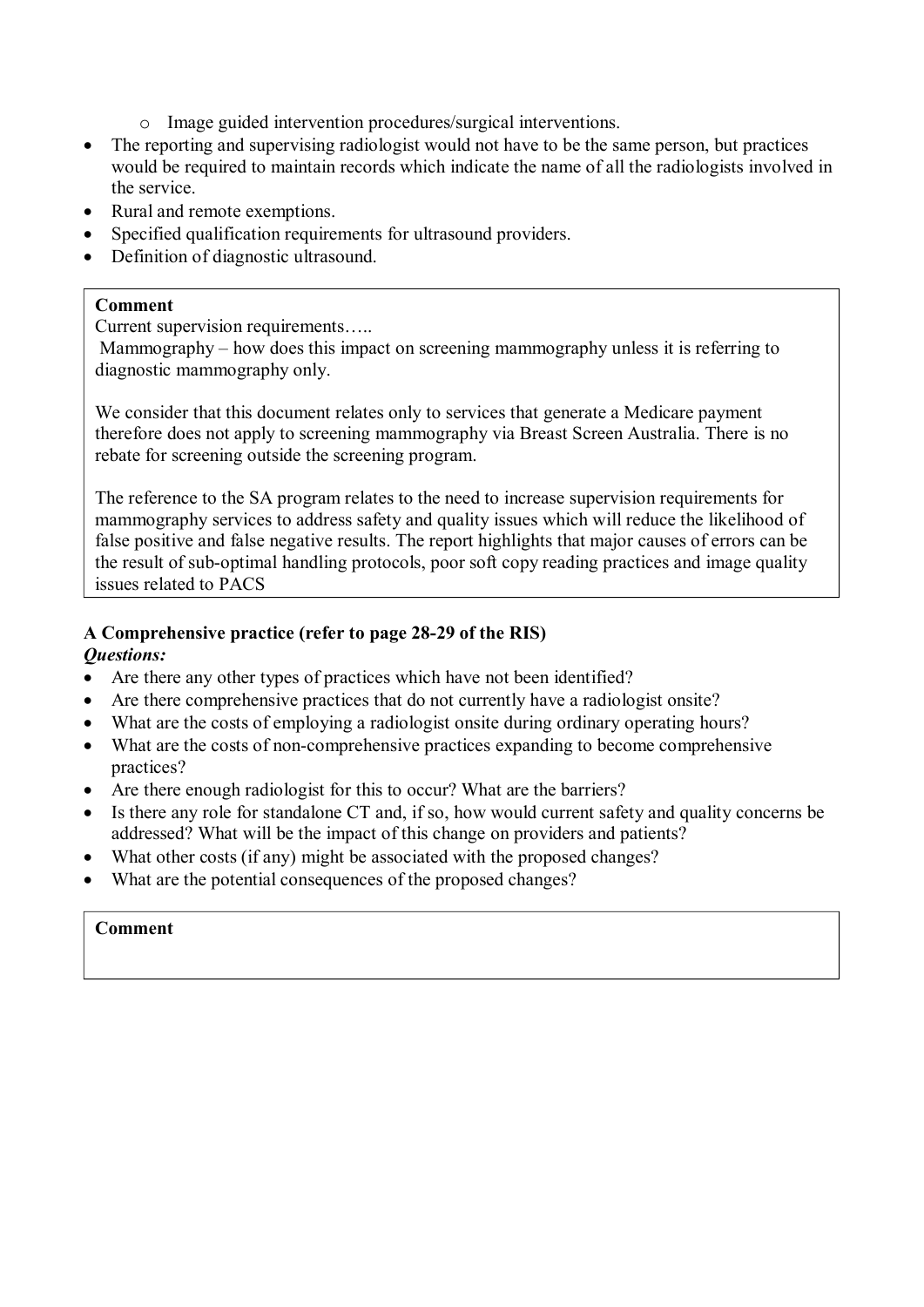## **Non-radiologist specialist practice (refer to page 30-31 of the RIS)**  *Question*

Are there any other services currently performed by non-radiology specialists?

#### **Comment**

- Other specialists to be could be added include
- Breast surgeon
- Plastic Surgeon
- Breast Physician

# **ADDITIONAL ISSUES FOR CONSULTATION**

# **1. Rural and remote exemptions (refer to page 31-32 of the RIS)**

The intention of having rural exemptions is to ensure patients have access to services without compromising on quality. However, current arrangements for rural exemptions vary for each of the modalities, creating confusion due to an inconsistent approach. The current approach is also difficult to administer.

# *Questions*

- Does the current rule meet its goal of increasing access for patients without comprising on quality?
- Should exemptions be geographically/distance based rather than looking at population base and local availability of specialist services?
- Are there any other mechanisms that provide incentives for local services provision in rural Australia?
- What is the role of tele-radiology? Should it be the only service, or an adjunct the local service provision?
- Should the exemption not be available for certain types of services?

### **Comment**

With advances in Technology …… Tele medicine, Tele Health and PACS Systems. This should ensure patients have access to services without compromising on quality.

The current arrangements for rural exemptions vary for each of the modalities, creating confusion due to an inconsistent approach.

#### **2. Implementing any changes and the relative role of regulation and the Diagnostic Imaging Accreditation Scheme (DIAS) (refer to page 33-34 of the RIS)**

The relative role of regulation and accreditation in enhancing the quality framework for MBS funded diagnostic imaging services will be determined following feedback received from stakeholders under this consultation process.

# *Questions*

- Would changes to supervision be better placed in the DIAS or remain in the regulations?
- How would a practice based supervision approach be incorporated into regulation?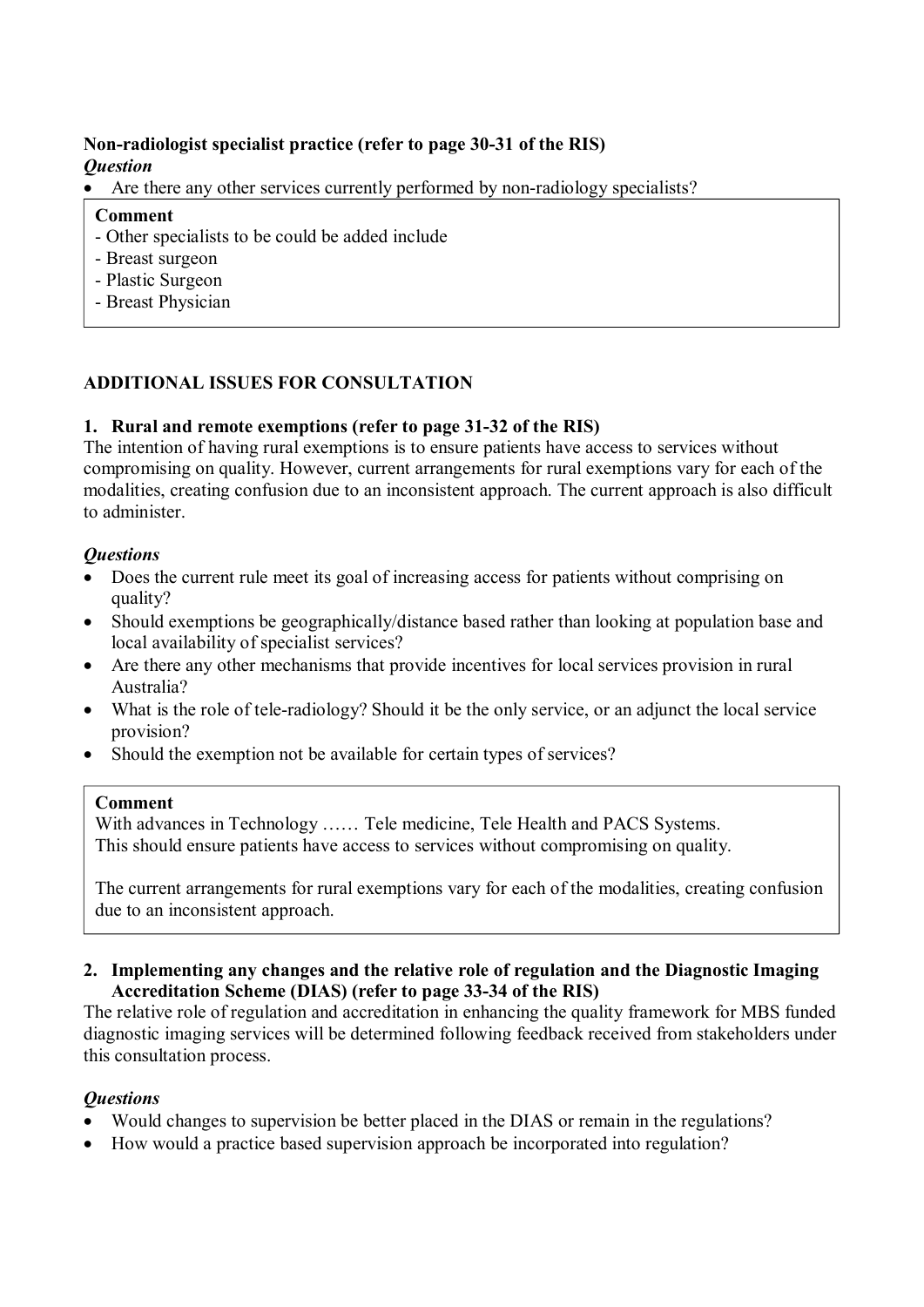Is it necessary to have a modality based approach in the regulations (as a minimum) and a practice based approach in accreditation?

### **Comment**

### **3. Any additional proposals, suggestions or comments?**

# **Comment**

• Clarification is also required with the following Statement

Page 15 In Table 2 –

Row Group I3: Diagnostic Radiology under the notes section –

*Exception to supervision:* 

*- where a person registered as a medical radiation practitioner provides the service under the supervision of a medical practitioner, and - mammography items (items 59300 to 59319) must be performed under the professional* 

*supervision of a radiographer.* 

*"Must be performed under the professional supervision of a radiographer"* 

There needs to be definition around who is being referred here to that performs mammography under *professional supervision of a radiographer*??

- Advanced practice in radiography….. Would this Document affect and if so how the ability for the Radiographers to achieve and perform Advanced Practice.
- $\bullet$  Page 7

Should these groups also be included?

1. Royal Australasian College of Surgeons

Who also use ultrasound in their consultation rooms as well as in theatre these days

2. Nursing and Midwifery board

As nurses are also performing ultrasound procedures.

• Dental X-Rays (Imaging)

Qualifications and credentials of these Users also need addressing.

The AIR is in agreeance with the proposed changes to the Cone Beam Dental CT.